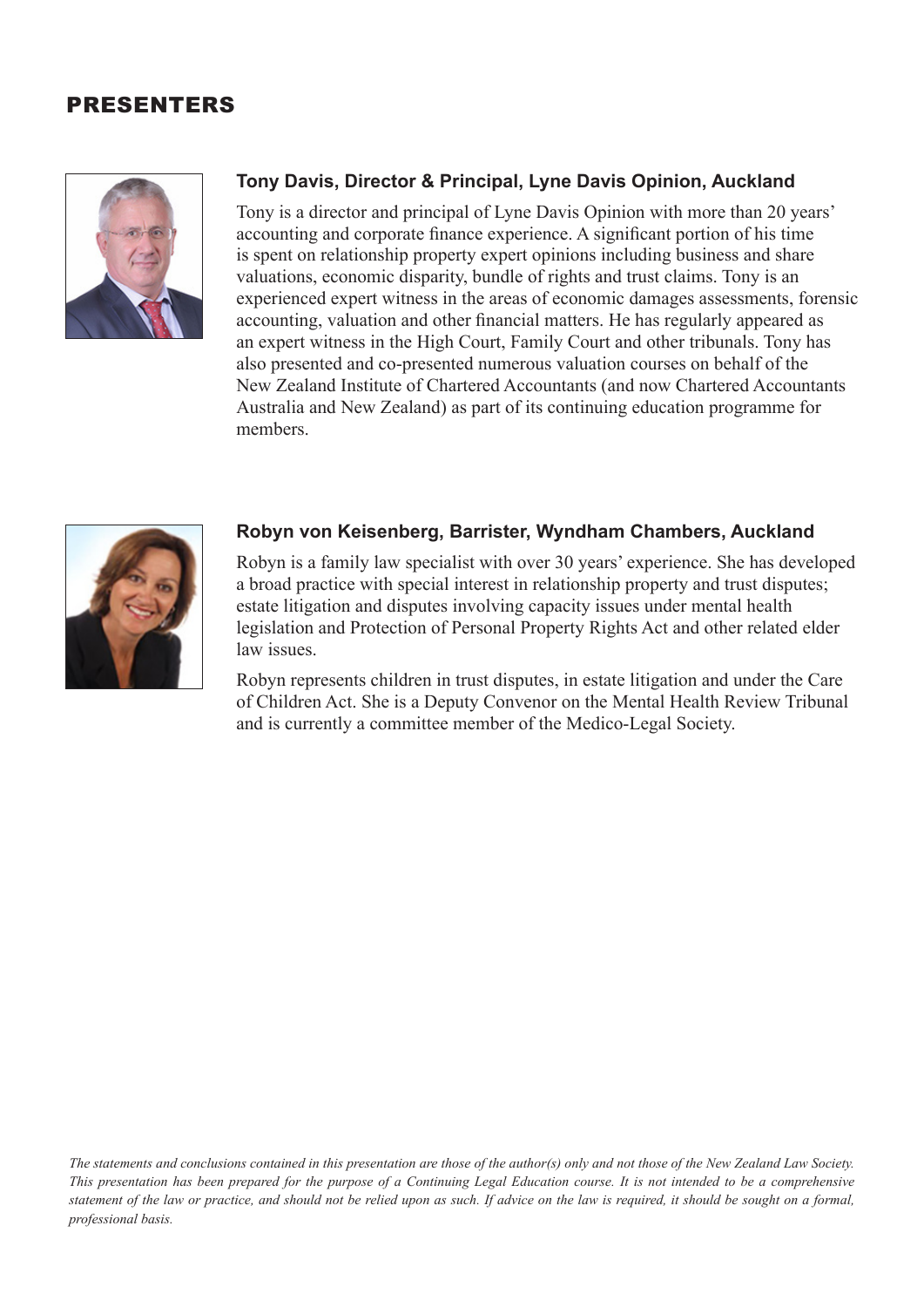## **CONTENTS**

| Introduction 1, 2                                                                           |  |
|---------------------------------------------------------------------------------------------|--|
|                                                                                             |  |
|                                                                                             |  |
|                                                                                             |  |
|                                                                                             |  |
|                                                                                             |  |
|                                                                                             |  |
|                                                                                             |  |
|                                                                                             |  |
|                                                                                             |  |
|                                                                                             |  |
|                                                                                             |  |
|                                                                                             |  |
|                                                                                             |  |
|                                                                                             |  |
|                                                                                             |  |
|                                                                                             |  |
|                                                                                             |  |
|                                                                                             |  |
|                                                                                             |  |
|                                                                                             |  |
|                                                                                             |  |
|                                                                                             |  |
|                                                                                             |  |
|                                                                                             |  |
|                                                                                             |  |
|                                                                                             |  |
|                                                                                             |  |
| Exercises 33                                                                                |  |
|                                                                                             |  |
|                                                                                             |  |
|                                                                                             |  |
|                                                                                             |  |
|                                                                                             |  |
|                                                                                             |  |
|                                                                                             |  |
|                                                                                             |  |
|                                                                                             |  |
|                                                                                             |  |
|                                                                                             |  |
|                                                                                             |  |
|                                                                                             |  |
|                                                                                             |  |
|                                                                                             |  |
|                                                                                             |  |
|                                                                                             |  |
|                                                                                             |  |
|                                                                                             |  |
| Steps in calculating economic disparity (based on the diminution and enhancement approaches |  |
|                                                                                             |  |
|                                                                                             |  |
|                                                                                             |  |
|                                                                                             |  |